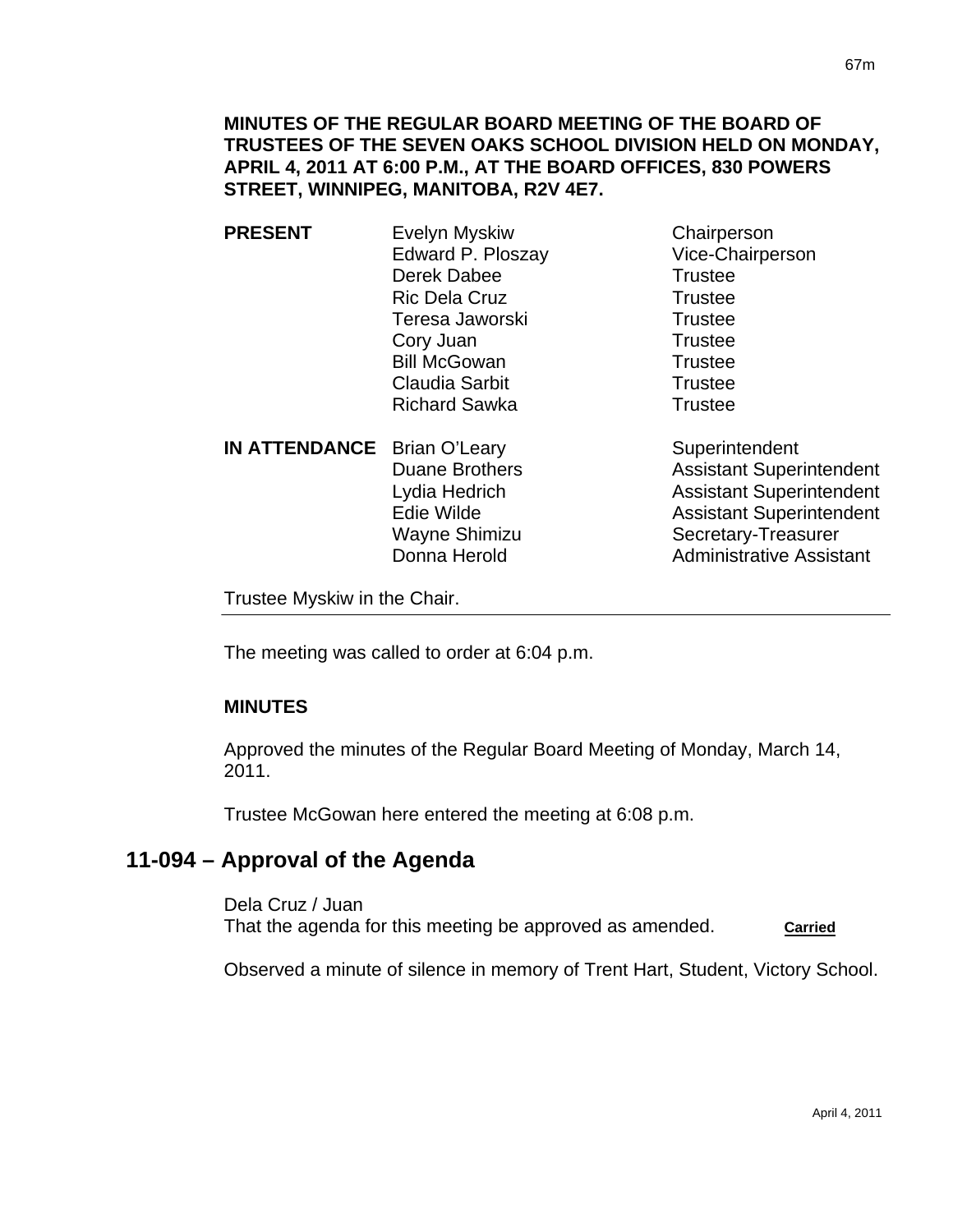# **11-095 – Moved to Committee of the Whole at 6:09 p.m.**

Jaworski / Sarbit That the Board move into Committee of the Whole at 6:09 p.m. **Carried**

Trustee Ploszay in the Chair.

### **OFFICERS' REPORT**

 Trustees Dela Cruz, Jaworski and Sawka reported on developments arising from collective bargaining.

# **11-096 – The Canadian Union of Public Employees, Local 731**

Dela Cruz / Dabee Approved that the Board ratify the 2011-2014 Agreement in Committee with the Canadian Union of Public Employees, Local 731. **Carried**

# **11-097 – The Canadian Union of Public Employees, Local 2938**

Dela Cruz / Dabee Approved that the Board ratify the 2011-2014 Agreement in Committee with the Canadian Union of Public Employees, Local 2938. **Carried**

**Trustee Juan reported on the recent MSBA Regional meeting.** 

### **SUPERINTENDENTS' PERSONNEL REPORT**

## **11-098 – Superintendents' Personnel Report**

McGowan / Dela Cruz That the Superintendents' Personnel Report be ratified. **Carried**

### ADMINISTRATIVE APPOINTMENT

Appointed Kirk Baldwin to full-time (1.00) Divisional Principal (Special Projects) effective September 6, 2011 to June 30, 2014.

### TEACHER APPOINTMENTS

Appointed the following to full-time (1.00) Teacher-General (Permanent) contracts effective September 6, 2011:

### **SUPERINTENDENTS' PERSONNEL REPORT**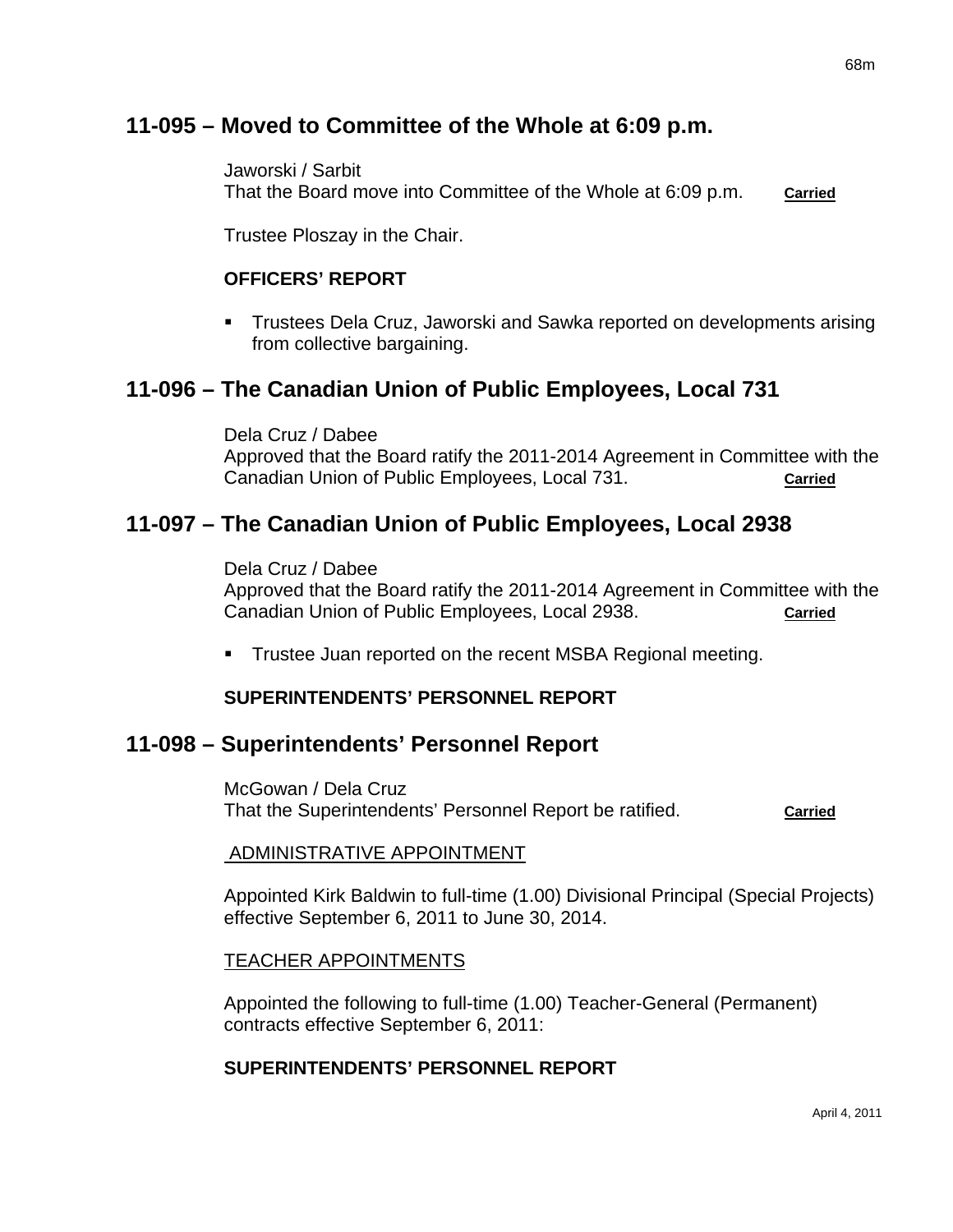Melanie Chief, full-time (1.00) Giselle Kerwin, full-time (1.00) Derek Gebhardt, full-time (1.00) Dave Misir, full-time (1.00)

Dana Crawford, full-time (1.00) Leanna Loewen, full-time (1.00) Jamie Gilbart, full-time (1.00) Kristya Matwichyna, full-time (1.00) Katlin Globa, full-time (1.00) Clifford Weekes, full-time (1.00) Chad Wilson, full-time (1.00)

Appointed the following to Limited Teacher-General (Term) contracts:

Izzeddin Hawamda, full-time (1.00), effective September 6, 2011 to June 29, 2012 Ryyan Koleric, full-time (1.00), effective September 6, 2011 to June 29, 2012 Helen Lesser, part-time (.67), effective April 4, 2011 (indefinite) Roley Leyson, full-time (1.00), effective September 6, 2011 to June 29, 2012 Brooklyn Pratt, full-time (1.00), effective May 30, 2011 to June 30, 2011 Brooklyn Pratt, full-time (1.00), effective September 6, 2011 to June 29, 2012 Victoria Robson, full-time (1.00), effective April 4, 2011 (indefinite)

Appointed the following to Substitute Teacher contracts effective the 2010-2011 school year:

Jeffery Dykerman Cindy José Barbara Warbanski

#### SECRETARY APPOINTMENT

Appointed Melissa Neapew to the position of part-time (.80) school secretary effective April 4, 2011.

#### SECRETARY RESIGNATION

Received notice of intent to resign from Erica Valiquette, effective April 8, 2011.

#### CUSTODIAN RESIGNATION

Received notice of intent to resign from Frank Sawka, effective March 23, 2011.

#### NEIGHBORHOOLD IMMIGRANT SETTLEMENT WORKER APPOINTMENTS

Appointed the following to Neighborhood Immigrant Settlement Worker positions:

Randean Kopytko, full-time (37.5 hours per week) effective April 1, 2011 to March 31, 2012 **SUPERINTENDENTS' PERSONNEL REPORT**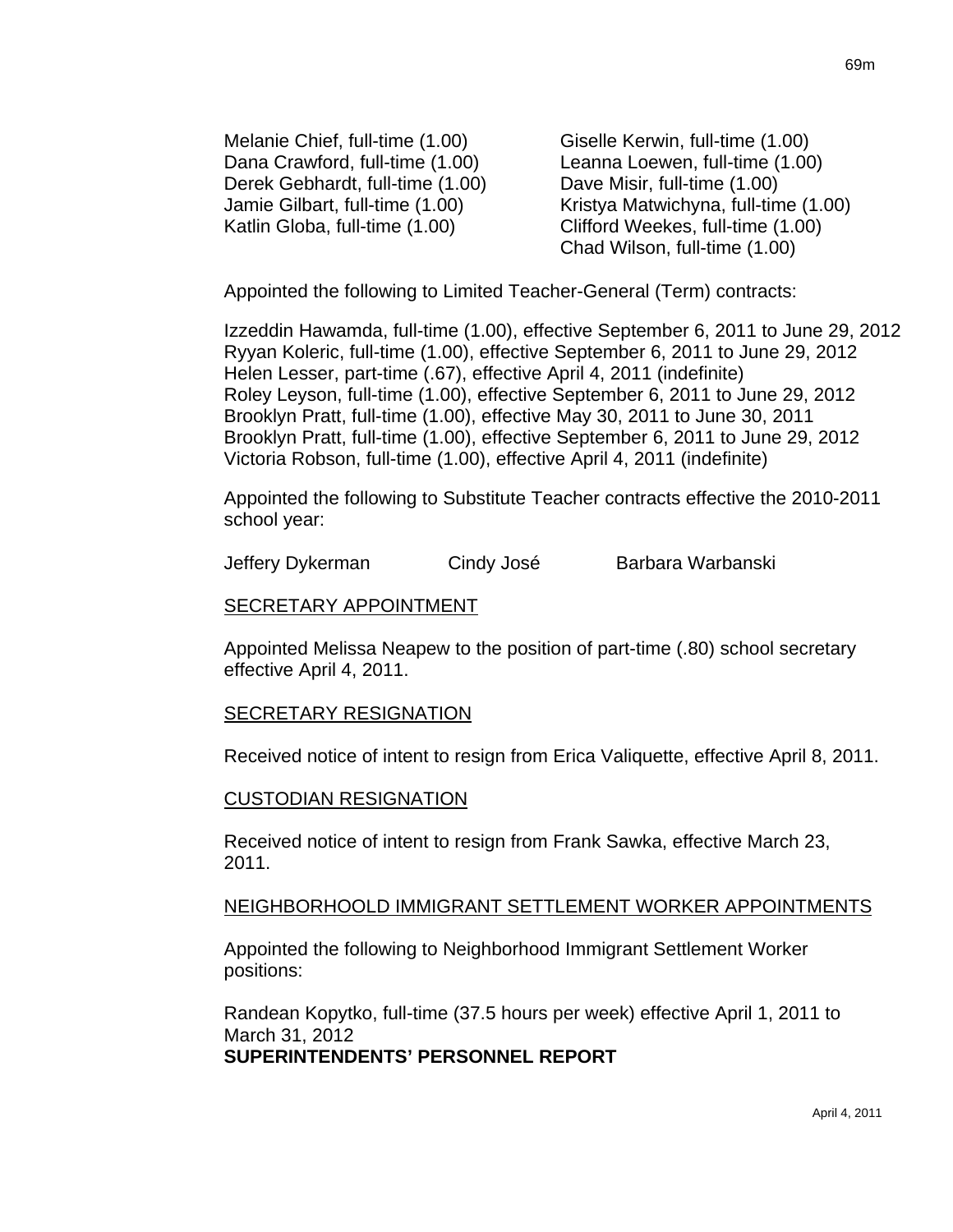## SUPERINTENDENTS PERSONNEL REPORT MOTION

Rescinded the following Superintendents' Personnel Report motion:

#10B-40 – Granting Susan Simcoe a full-time (1.00) leave of absence, without pay, effective March 1, 2011 to June 30, 2011

## **SUPERINTENDENTS' REPORT**

- **Personnel Matters.**
- **Pepper Spray Regulations.**
- **Administrator Appointments Update.**
- **Confirmation of 2011 TIG Calculation.**
- **Informal Board Meeting Topics.**
- **Garden City Tennis Courts.**
- **School Gym Policies.**
- Naming of City Streets.
- West Kildonan Women's Hockey Team.

## **SPECIAL ORDERS**

## **7:30 p.m. Garden City Improv Team**

Presentation – Guy Desmarias (teacher) and students.

# **11-099 – Collége Garden City Collegiate Improv Team**

### Juan / Dabee

Approve a grant of \$2,500 in support of the participation of the Garden City Improv Team in the National Championship, April 19 to 23, 2011 - Ottawa, Ontario. **Carried**

## **SPECIAL ORDERS**

**8:00 p.m. Adult Learning and Settlement Services** Presentation – Larry Pudavick (Director) and students.

# **11-100 – Informal Board Meeting**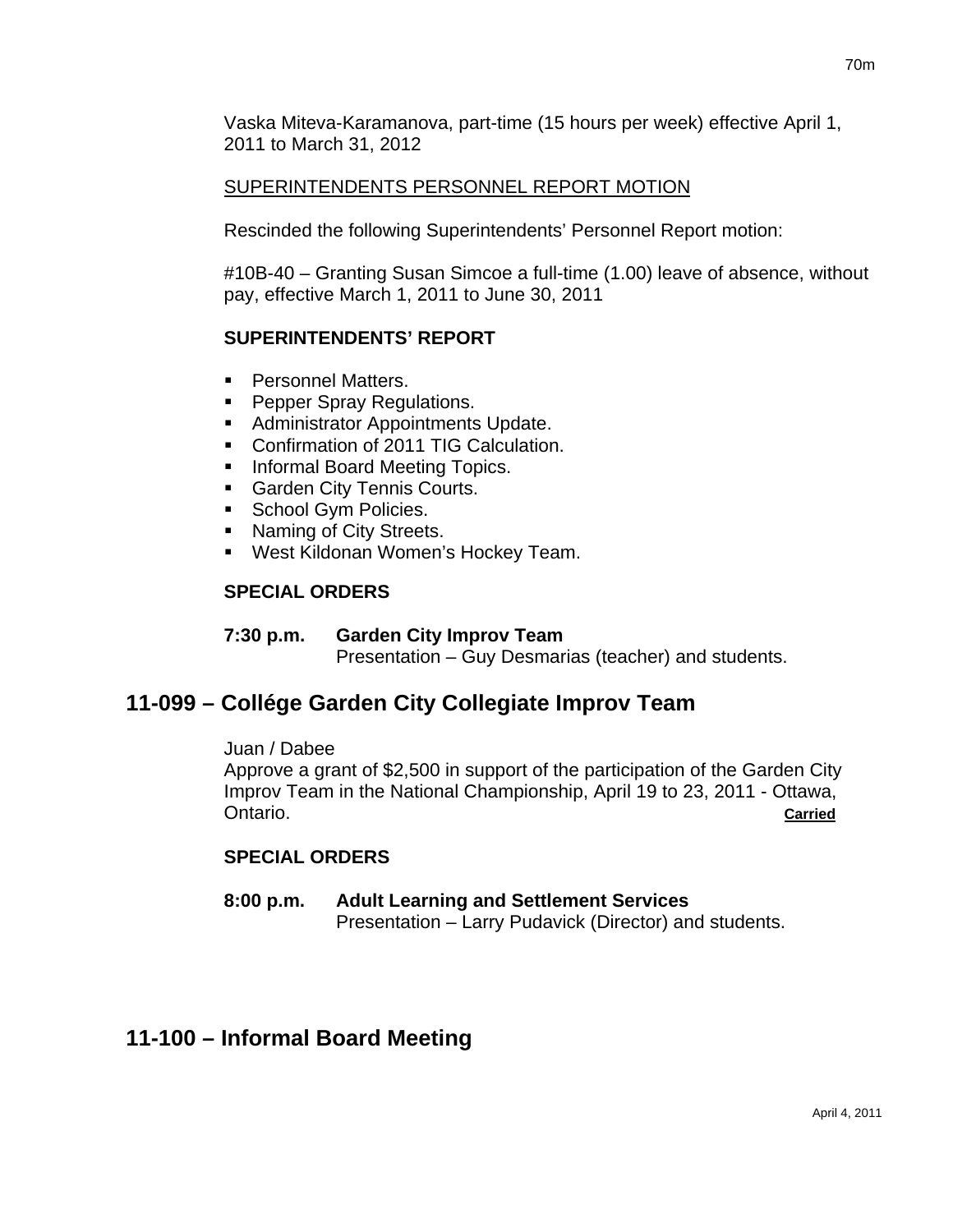Sawka / Jaworski

Approved that the Informal Board meeting on Monday, April 18, 2011 be changed to Wednesday, April 20, 2011. **Carried**

# **11-101 – 2011-2012 School Calendar**

Dela Cruz / McGowan

Approved that the school calendar for the 2011-2012 school year be approved with September 6 and 7, 2011 being orientation days for Kindergarten to Grade 8 schools. **Carried**

# **11-102 – By-Law 1-2011**

### Sarbit / Ploszay

Approved that By-Law No. 1-2011 for the purpose of the Garden City Collegiate Elevator and Grooming Room (\$547,400.00), Garden City Collegiate Roof Replacement and Roof Structure Upgrade (\$121,600.00), and École Constable Edward Finney Door Openers and Grooming Room (\$19,200.00) be given second reading. **Carried**

### Jaworski / Juan

Approved that By-Law No. 1-2011 for the purpose of the Garden City Collegiate Elevator and Grooming Room (\$547,400.00), Garden City Collegiate Roof Replacement and Roof Structure Upgrade (\$121,600.00), and École Constable Edward Finney Door Openers and Grooming Room (\$19,200.00) be given third and final reading, be signed and sealed. **Carried**

## **11-103 – By-Law No. 2-2011**

#### McGowan / Ploszay

Approved that By-Law No. 2-2011 for the purpose of the École Riverbend modular classroom (\$126,000), Garden City Collegiate steam unit ventilator replacement (\$95,100.00), Garden City Collegiate replace steam heating systems (\$22,400.00), Edmund Partridge Grooming Room (\$3,200.00), École Leila North renovation to develop washroom (\$77,900.00) and École Leila North support for lockers for 5 portable classrooms (\$12,600.00) be given first reading. **Carried**

# **11-104 – Asian Heritage Society of Manitoba**

#### Juan / Dabee

Approved that the Board purchase up to two tables of 8 (\$300.00) for the Asian Heritage Month - Opening Ceremony - Fundraising Dinner on Saturday, May 7, 2011. **Carried**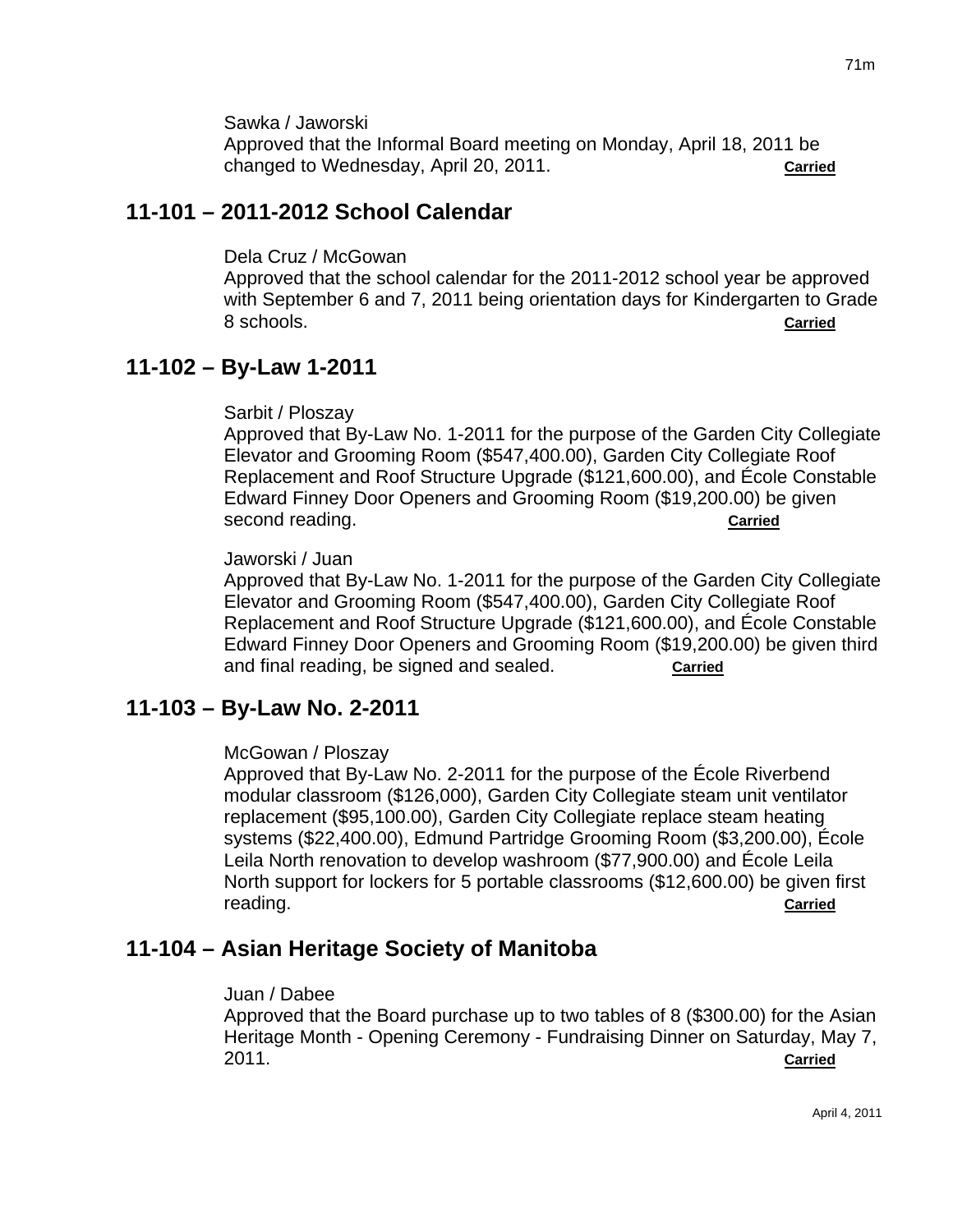■ Habitat for Humanity Home Dedication for 267 Kingsbury Avenue -Wednesday, April 20, 3:30 p.m.

## **CONSENT AGENDA**

# **11-105 – Consent Agenda**

Dela Cruz / Sawka That the Consent Agenda be approved. **Carried**

#### "Soirée française" Wine and Cheese

Approved the request to host a "Soirée française" Wine and Cheese event, May 4th, 2011 from 4:00 p.m. to 6:30 p.m. in the library at École Leila North Community School (cash bar).

#### Park West Projects Ltd. Certificate of Payment No. 6

That Certificate of Payment No. 6 for the Garden City Collegiate West Grooming Room and Elevator in the amount of \$48,328.20 be paid to Park West Projects Ltd.

### Statutory Holdback on Parkwest Projects Ltd. Certificate of Payment No. 6

That the 7-1/2% Statutory Holdback on Certificate of Payment No. 6 for the Garden City Collegiate West Grooming Room and Elevator in the amount of \$3,731.91 be paid to the SOSD/Parkwest 425 GCCI Elevator Grooming Room account.

#### Cheque Listing - March 2011

That cheques #2112565-#2113023, US\$ cheques #211119-#211128, direct deposits #211003760-211004604, and pre-authorized debits #201024-#201025 in the amount of \$3,066,089.67 be approved.

### **OTHER REPORTS**

Trustee Myskiw reported on the Seven Oaks Education Foundation AGM and the election of Margaret Brett as president.

### **CONFERENCE REPORTS**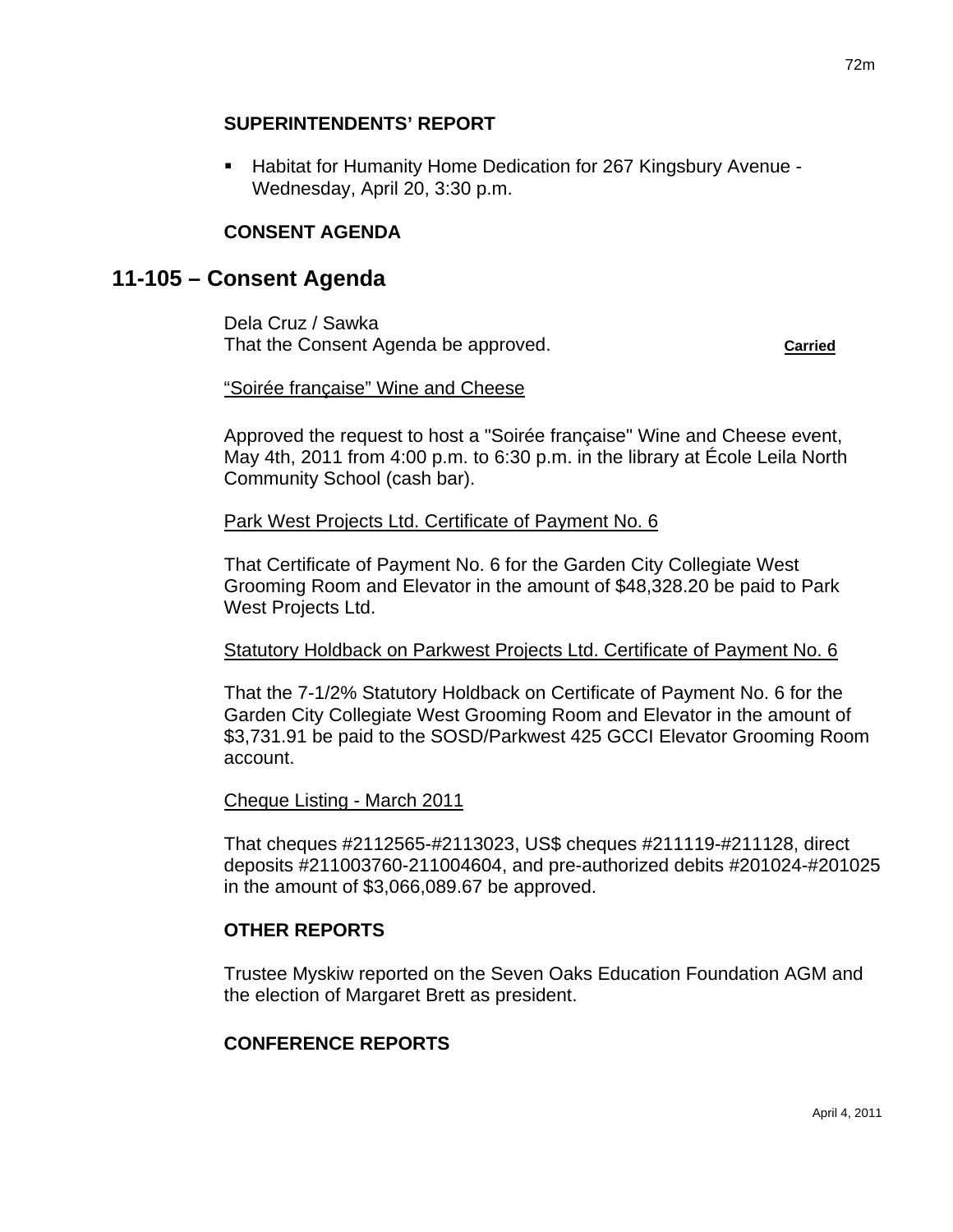Orah Moss, Teacher, Edmund Partridge School: National Science Teachers' Association Conference, March 9 to 13, 2011 - San Francisco, California.

Brian Zimmerman, Teacher, Maples Collegiate: Jazz Education Network Conference, January 5 to 8, 2011 - New Orleans, Louisiana.

Jennine Scott, Psychologist, E.C.S.S.: National Association of School Psychologists, February 22 to 25, 2011 - San Francisco, California.

Chantal Wiebe, Psychologist, E.C.S.S.: National Association of School Psychologists, February 22 to 25, 2011 - San Francisco, California.

Sopear Chhin, Teacher, Maples Collegiate: Hawaii International Conference on Education, January 4 to 7, 2011 - Honolulu, Hawaii.

Amy Johnson, Teacher, Maples Collegiate: Hawaii International Conference on Education, January 4 to 7, 2011 - Honolulu, Hawaii.

Alex Rothney, Teacher, Riverbend School: Hawaii International Conference on Education, January 4 to 7, 2011 - Honolulu, Hawaii.

Jaclyn Loganberg, Teacher, Maples Collegiate: Jazz Education Network Conference, January 5 to 8, 2011 - New Orleans, Louisiana.

## **CORRESPONDENCE**

- Myroslava Pidhirnyj, CLER A / Program Manager Manitoba Government: Next instalment of provincial support to facilitate West St. Paul School's participation in the Community Led Emissions Reduction Program (CLER).
- **Heather Mitchell, Chair, Board of Governors AFM: Appointment of Yvonne** Block to Chief Executive Officer, AFM.
- Addictions Foundation of Manitoba: AFM's publication: An Inside View available online at www.afm.mb.ca.
- Louis Riel School Division: 2011-2012 Budget Announcement.
- Taylor Gunn, Chief Election Officer, Student Vote: Mandate to develop habits of democratic citizenship among Canadian youth.
- **MSBA e-Bulletin March 23, 2011.**
- MSBA Executive Highlights March 16, 2011.
- **Canadian Association of Family Resource Programs: Family is the** Foundation.
- **PEI Securing the Future for Our Children: Preschool Excellence Initiative.**
- Schools' Finance Branch 2010 Enrolment Report: 2010 Enrolment Report **CORRESPONDENCE**

summarizes enrolment by grade for all schools in Manitoba as reported on